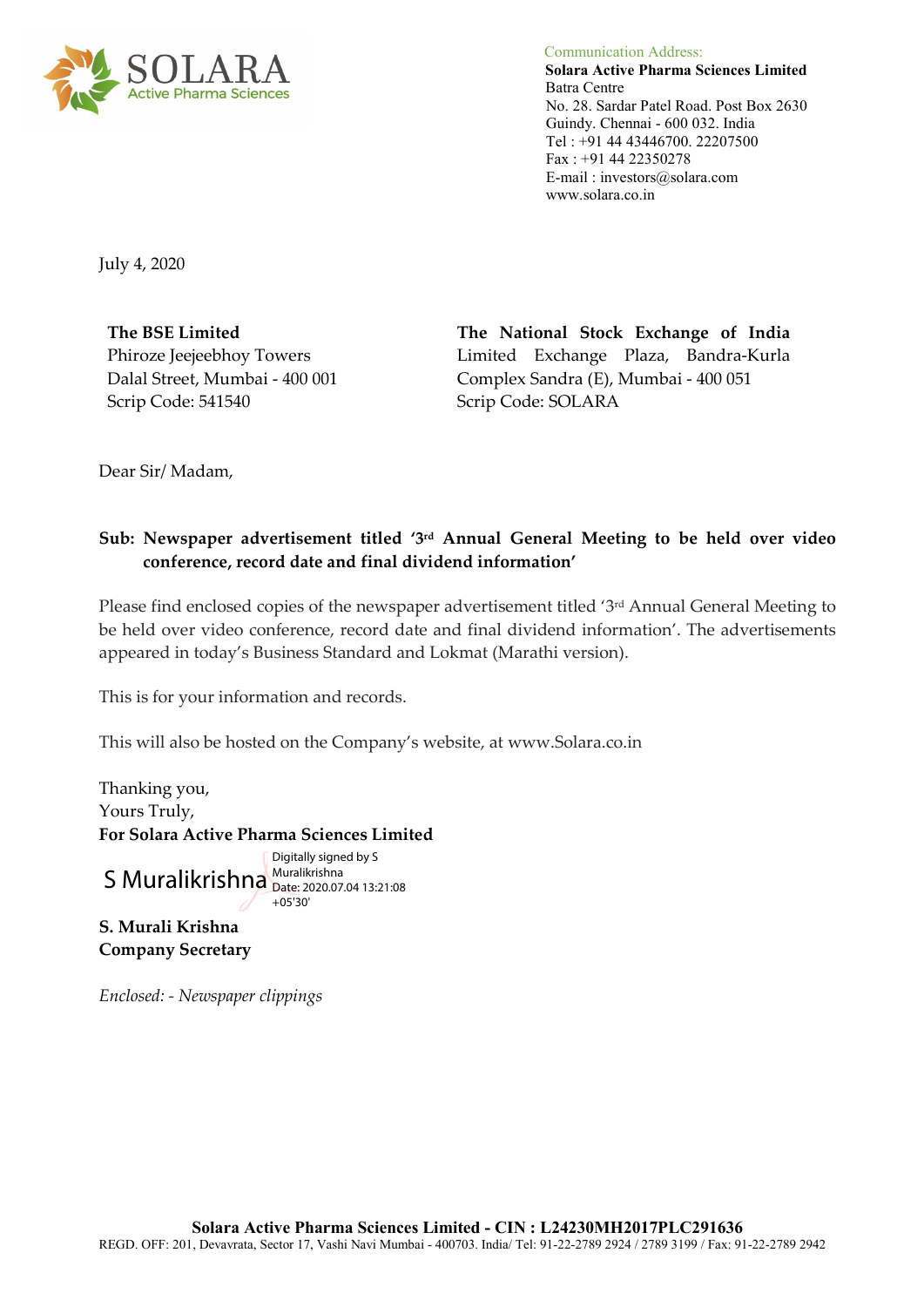# **Business Standard MUMBAI | 4 JULY 2020**



#### SOLARA ACTIVE PHARMA SCIENCES LIMITED

CIN: L24230MH2017PLC291636

Registered Office: 201, Devavrata, Sector 17, Vashi, Navi Mumbai, 400 703, Tel: +91 22 27892924; Fax: +91 22 27892942 Corporate Office: 'Batra Centre', No. 28, Sardar Patel Road, Guindy, Chennai 600 032<br>Tel: + 91 44 43446700, 22207500; Fax: +91 44 22350278, Email: investors@solara.co.in; Website: www.solara.co.in

# **ANNUAL GENERAL MEETING TO BE HELD THROUGH VIDEO<br>CONFERENCE, RECORD DATE AND DIVIDEND INFORMATION**

- Shareholders may note that the 3rd Annual General Meeting (AGM) of the Company will be held over video conference on Tuesday,<br>August 4, 2020 at 10.30 AM in compliance with General Circular numbers 20/2020, 14/2020, 17/2020  $\mathbf{1}$ and circulars issued by the Ministry of Corporate Affairs (MCA), Government of India and Securities and Exchange Board of India (SEBI), to transact the business that will be set forth in the Notice of the Meeting.
- In compliance with the above circulars, electronic copies of the Notice of the AGM and Annual Report for Financial Year 2019-20 will be sent to all the shareholders whose email addresses are registered with the Company/ Depository Participant(s). Shareholders holding shares in dematerialized mode are requested to register their email addresses and mobile numbers with their relevant depositories through their depositary participants. Shareholders holding shares in physical mode are requested to register their email addresses and mobile numbers with the Company's Registrar and Share Transfer Agent Cameo Corporate Services Limited at https://investors.cameoindia.com. The notice of the AGM and Annual Report for fiscal 2020 will also be made available on the Company's website, at www.solara.co.in and stock exchange websites.
- Further the registrar of Members shall be closed from July 30, 2020 to August 4, 2020 (both days inclusive) ("Book closure dates") for the purpose of ascertaining the eligible shareholders for participating in the AGM and 3 Financial Year 2019-20, if approved at the AGM.
- Shareholders will have an opportunity to cast their vote remotely on the business as set forth in the Notice of the AGM through  $\overline{4}$ electronic voting system. The manner of voting remotely for shareholders holding shares in dematerialized mode, physical mode and for shareholders who have not registered their email addresses will be provided in the Notice to the shareholders. In this regard, Members whose email ids for all communications and/or bank account details for receipt of Dividend amount directly to the bank accounts, are not registered with their Depository Participants are hereby requested to register / update their email ids and Bank Account details with the respective Depository Participants or with Company's Registrar and Share Transfer Agent Cameo Corporate Services Limited by following the below instructions:

The shareholders holding shares in physical form, shall register their e-mail id and mobile no. online in https://investors.cameoindia.com For registering the Bank account details, the shareholders shall forward the following details to investor@cameoindia.com.

- Folio No  $\bullet$
- $\ddot{\phantom{0}}$ Name of the Shareholder
- Scan copy of the share certificate (for Physical Shareholder)  $\bullet$
- Self-attested scan copy of PAN card and  $\bullet$
- Self-attested scan copy of Aadhar card  $\bullet$
- Name and Branch of Bank
- **Bank Account Type**  $\ddot{\phantom{0}}$
- $\bullet$ **Bank Account Number**
- MIRC Code  $\bullet$
- **IFSC Code and**  $\bullet$
- Scanned copy of the cancelled cheque with the name of the shareholder printed.

For the shareholder holding shares in demat form, the details of e-mail, mobile no, and the Bank account details shall be updated with their respective DPs.

- The Company is providing the remote e-voting facility as well as e-voting facility during the meeting. The member who have not 5. registered their e-mail id with RTA and or Depository Participants can also cast their vote through remote e-voting system or evoting during the meeting and the detailed procedure for remote e-voting and e-voting shall be given in the AGM Notice.
- 6 Shareholders may note that the Income Tax Act, 1961 (Act), as amended by the Finance Act, 2020, mandates that dividends paid or distributed by a Company after April 1, 2020 shall be taxable in the hands of shareholders. The Company shall therefore be required to deduct tax at source (TDS) at the time of making the payment of dividend. In order to enable us to determine the appropriate TDS rate as applicable, shareholders are requested to submit the following documents in accordance with the provisions of the Act.

For Resident Shareholders, taxes shall be deducted at source under Section 194 of the Act, as follows

| Shareholders having valid PAN           | 7.5% or as notified by the Government of India |
|-----------------------------------------|------------------------------------------------|
| Shareholders not having PAN / valid PAN | 20% or as notified by the Government of India  |

However, no tax shall be deducted on the dividend payable to a resident individual shareholder if the total dividend to be received by them during Financial Year 2020-21 does not exceed Rs.5,000 and also in cases where shareholders provide Form 15G / Form 15H (applicable to an Individual's age of 60 years or more) subject to conditions specified in the Act. Resident shareholders may also submit any other document as prescribed under the Act to claim a lower/Nil withholding tax. PAN is mandatory for shareholders providing Form 15G/15H or any other document as mentioned above.

For Non-resident Shareholders, taxes are required to be withheld in accordance with the provisions of Section 195 and other applicable sections of the Act, at the rates in force. The withholding tax shall be at the rate of 20% (plus applicable surcharge and cess) or as notified by Government of India on the amount of dividend payable. However, as per Section 90 of the Act, non-resident shareholders have the option to be governed by the provisions of the Double Tax Avoidance Agreement (DTAA) between India and the country of tax residence of the shareholder, if they are more beneficial to them. For this purpose, i.e. to avail the benefits under the DTAA, nonresident shareholders will have to provide the following by sending a request to Company's RTA M/s. Cameo Corporate Services Limited on the email address - Investor@cameoindia.com on or before July 23, 2020:

Self-declaration by the shareholder of having no Permanent Establishment in India in accordance with the applicable Tax Treaty.

- Self-declaration of Beneficial ownership by the shareholder
- Copy of Tax Residency Certificate (TRC) for FY 2020-21 obtained from the revenue authorities of the country of tax residence, duly attested by shareholder.
- Copy of the PAN Card allotted by the Indian Income Tax authorities duly attested by the shareholder.
- Self-declaration in Form 10 F.
- Any other documents as prescribed under the Act for lower withholding of taxes if applicable, duly attested by the shareholder.